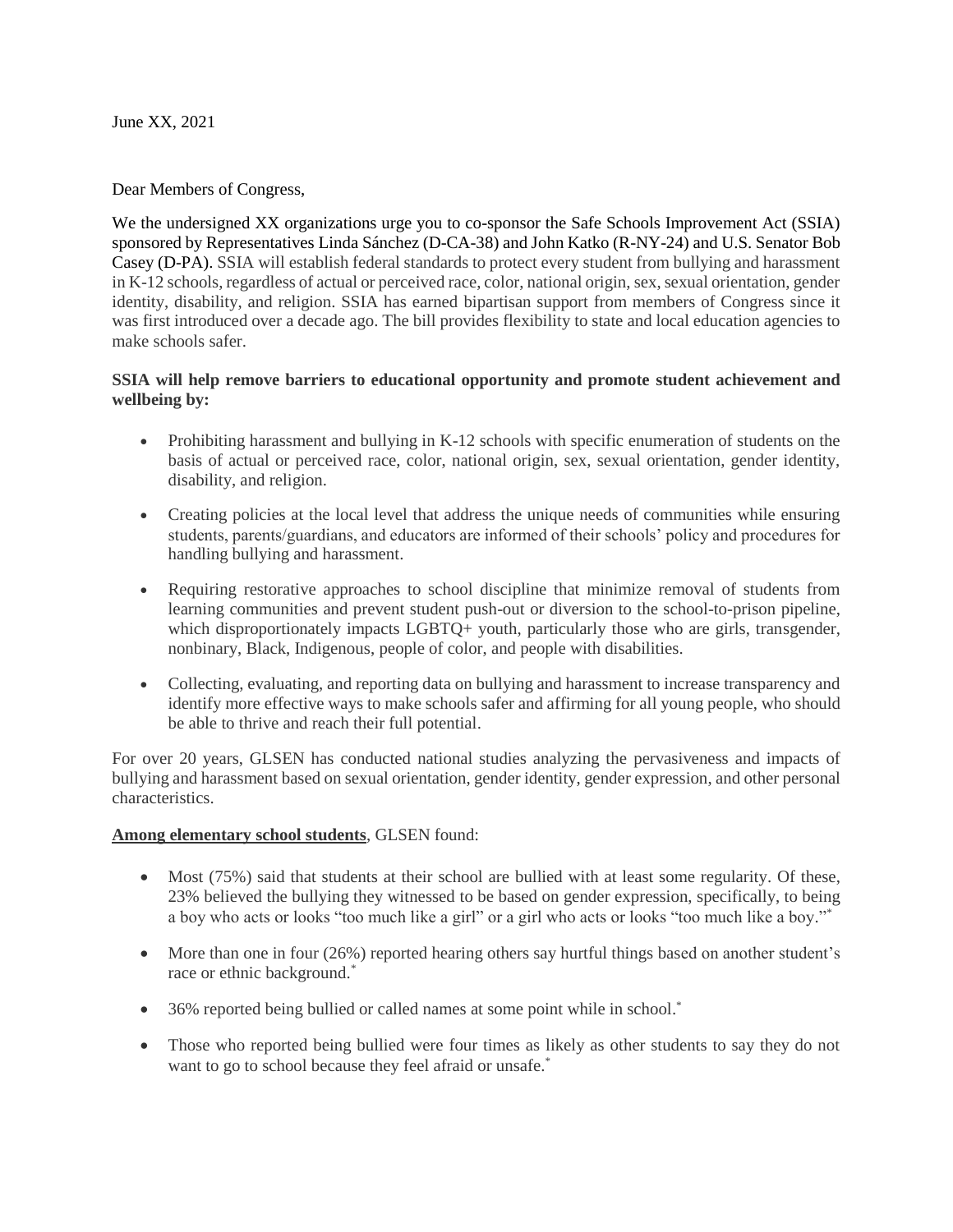**LGTBQ+ young people experience higher rates of bullying than their non-LGBTQ+ peers**. † Bullying is particularly severe for those who are transgender, nonbinary, Black, Indigenous, people of color, and people with disabilities.

## **Among LGBTQ+ middle and high school students**, GLSEN found:

- 68.7% were verbally harassed in the past year because of their sexual orientation.<sup> $\ddagger$ </sup>
- The vast majority of transgender students (83.3%) reported being bullied based on their sexual orientation, gender identity, and/or gender expression.‡
- Students of color commonly experience multiple forms of victimization—40.0% of both Black and Asian American/Pacific Islander students, 41.2% of Indigenous students, and 41.6% of Latinx students reported bullying based on both their sexual orientation and their race. §
- 44.9% experienced cyberbullying.<sup>†</sup>
- Nearly one-third of (32.7 %) missed at least one day of school in the last month because they felt unsafe or uncomfortable and 17.1% changed schools.‡

**Recent studies suggest that the harm of bias-motivated harassment and bullying is especially severe**. \*\* GLSEN's National School Climate Surveys have consistently found an association between anti-LGBTQ+ victimization and a range of adverse educational outcomes, including increased absences, lowered GPAs, and a decreased likelihood of pursuing post-secondary education.‡ Anti-LGBTQ+ harassment, assault, and discrimination is also associated with lower self-esteem and higher levels of depression.‡ The Trevor Project's 2021 study of LGBTQ+ youth mental health found that 42% of LGBTQ youth seriously considered attempting suicide in the past year, including more than half of transgender and nonbinary youth.†† These finding underscore the intimate connection between safe, LGBTQ+ inclusive schools and student success and wellbeing.

**Students who hold multiple marginalized identities experience starker disparities.** GLSEN found that LGBTQ+ youth of color who experience both racist and anti-LGBTQ+ victimization were most likely to skip school due to feeling unsafe, report the lowest levels of school belonging, and experience the highest levels of depression, compared to those who experience one or neither form of victimization.‡ The Trevor Project found that 31% of Native/Indigenous LGBTQ+ youth, 21% of Black LGBTQ+ youth, and 18% of Latinx LGBTQ+ youth reported attempting suicide in the past year, which is substantially higher than the already high rates reported by their white LGBTQ+ peers (12%).<sup>††</sup> By requiring enumeration of race, color, national origin, sex, sexual orientation, gender identity, disability, and religion, SSIA helps foster positive school climates for students at the intersection of two or more marginalized identities.

**Currently, many schools fail to respond effectively to the victimization of LGBTQ+ students.** According to the 2019 National School Climate Survey, 3 in 5 (60.5%) LGBTQ+ students who reported harassment or assault said that school staff did nothing or told them to ignore it, one in five (20.8%) were told to change their behavior (e.g., by changing the way they dressed), and 7.3% were disciplined after reporting their victimization to school staff.‡ LGBTQ+ youth of color and LGBTQ+ youth with disabilities may be more likely to be disciplined for reporting victimization given racial and other disparities in disciplinary action: Black, Native American/Alaskan Native, Latinx, Arab American/Middle Eastern/North African, and multiracial LGBTQ+ youth experience more school disciplinary action than white LGBTQ+ youth‡ and LGBTQ+ youth with disabilities are more likely to experience disciplinary action than LGBTQ+ youth without disabilities.‡‡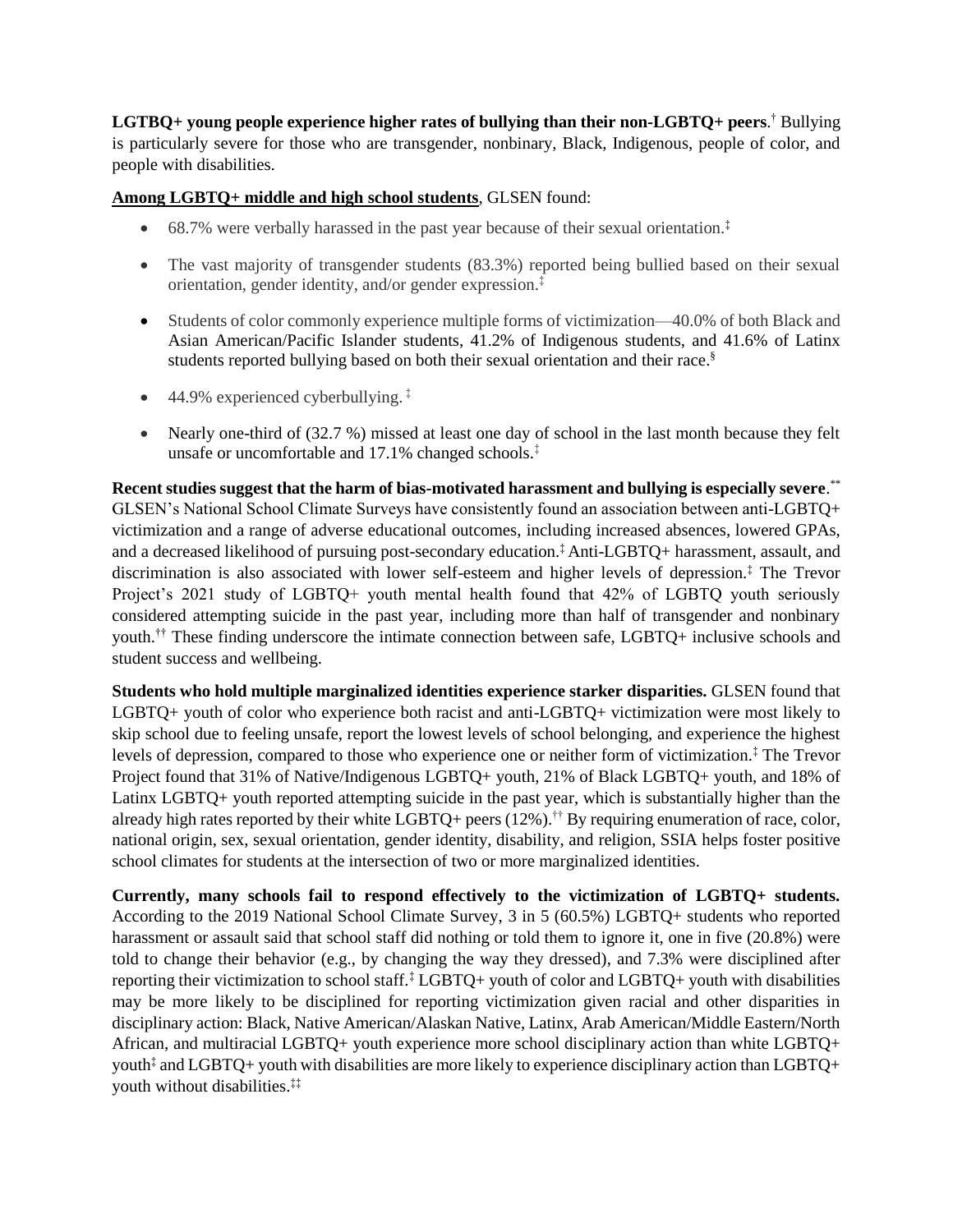**SSIA supports effective responses to bullying using proven strategies, including enumeration**. GLSEN's National School Climate Surveys have consistently found that LGBTQ+ students who reported having an enumerated policy at their school experienced less anti-LGBTQ+ victimization than those who reported having a generic policy or no anti-bullying policy. LGBTQ+ students who indicated that they had an enumerated anti-bullying policy were more likely to report bullying and were also far more likely to say that staff responses were effective than those in schools with only generic policies. ‡ There is evidence of the positive impact of enumeration from the perspective of educators, too. Educators in schools with enumerated anti-bullying policies reported higher levels of comfort addressing bullying based on sexual orientation (77.7% v. 53.9%) and gender expression (72.3% v. 52.2%) than educators in schools with no anti-bullying policy.§§

We thank you for your consideration of co-sponsoring SSIA, which will make schools safer for all students, and welcome the opportunity to connect further on this bill. If you have any questions, please contact Aaron Ridings of GLSEN at [aaron.ridings@glsen.org](mailto:aaron.ridings@glsen.org) and Jennifer Pike Bailey of the Human Rights Campaign at [jennifer.bailey@hrc.org.](mailto:jennifer.bailey@hrc.org)

Sincerely,

GLSEN Human Rights Campaign

Joined by:

[Signatories]

## **Notes**

 $\overline{a}$ 

[https://www.glsen.org/sites/default/files/2020-04/Playgrounds\\_Prejudice.pdf](https://www.glsen.org/sites/default/files/2020-04/Playgrounds_Prejudice.pdf)

Earnshaw, V. A., Reisner, S. L., Juvonen, J., Hatzenbuehler, M. L., Perrotti, J., & Schuster, M. A. (2017). LGBTQ Bullying: Translating Research to Action in Pediatrics. Pediatrics, 140(4). [https://www.ncbi.nlm.nih.gov/pmc/articles/PMC5613818/.](https://www.ncbi.nlm.nih.gov/pmc/articles/PMC5613818/) 

‡ Kosciw, J. G., Clark, C. M., Truong, N. L., & Zongrone, A. D. (2020). The 2019 National School Climate Survey: The experiences of lesbian, gay, bisexual, transgender, and queer youth in our nation's schools, p. 28. New York: GLSEN. [https://www.glsen.org/research/2019-national-school-climate-survey.](https://www.glsen.org/research/2019-national-school-climate-survey)

§ Truong, N. L., Zongrone, A. D., & Kosciw, J. G. (2020). Erasure and resilience: The experiences of LGBTQ students of color, Asian American and Pacific Islander LGBTQ youth in U.S. Schools. New York: GLSEN. [https://www.glsen.org/sites/default/files/2020-06/Erasure-and-Resilience-AAPI-2020.pdf.](https://www.glsen.org/sites/default/files/2020-06/Erasure-and-Resilience-AAPI-2020.pdf)

[https://www.glsen.org/sites/default/files/2020-06/Erasure-and-ResilienceBlack-2020.pdf.](https://www.glsen.org/sites/default/files/2020-06/Erasure-and-ResilienceBlack-2020.pdf)

Zongrone, A. D., Truong, N. L., & Kosciw, J. G. (2020). Erasure and resilience: The experiences of LGBTQ students of color, Latinx LGBTQ youth in U.S. Schools. New York: GLSEN.

[https://www.glsen.org/sites/default/files/2020-06/Erasure-and-ResilienceLatinx-2020.pdf.](https://www.glsen.org/sites/default/files/2020-06/Erasure-and-ResilienceLatinx-2020.pdf)

<sup>\*</sup> GLSEN and Harris Interactive (2012). Playgrounds and Prejudice: Elementary School Climate in the United States, A Survey of Students and Teachers. New York: GLSEN.

<sup>†</sup> Johns, M. M., Lowry, R., Haderxhanaj, L. T., Rasberry, C. N., Robin, L., Scales, L., Stone, D., & Suarez, N. A. (2020). Trends in Violence Victimization and Suicide Risk by Sexual Identity Among High School Students - Youth Risk Behavior Survey, United States, 2015-2019. MMWR supplements, 69(1), 19–27. [https://doi.org/10.15585/mmwr.su6901a3.](https://doi.org/10.15585/mmwr.su6901a3)

Truong, N. L., Zongrone, A. D., & Kosciw, J. G. (2020). Erasure and resilience: The experiences of LGBTQ students of color, Black LGBTQ youth in U.S. Schools. New York: GLSEN.